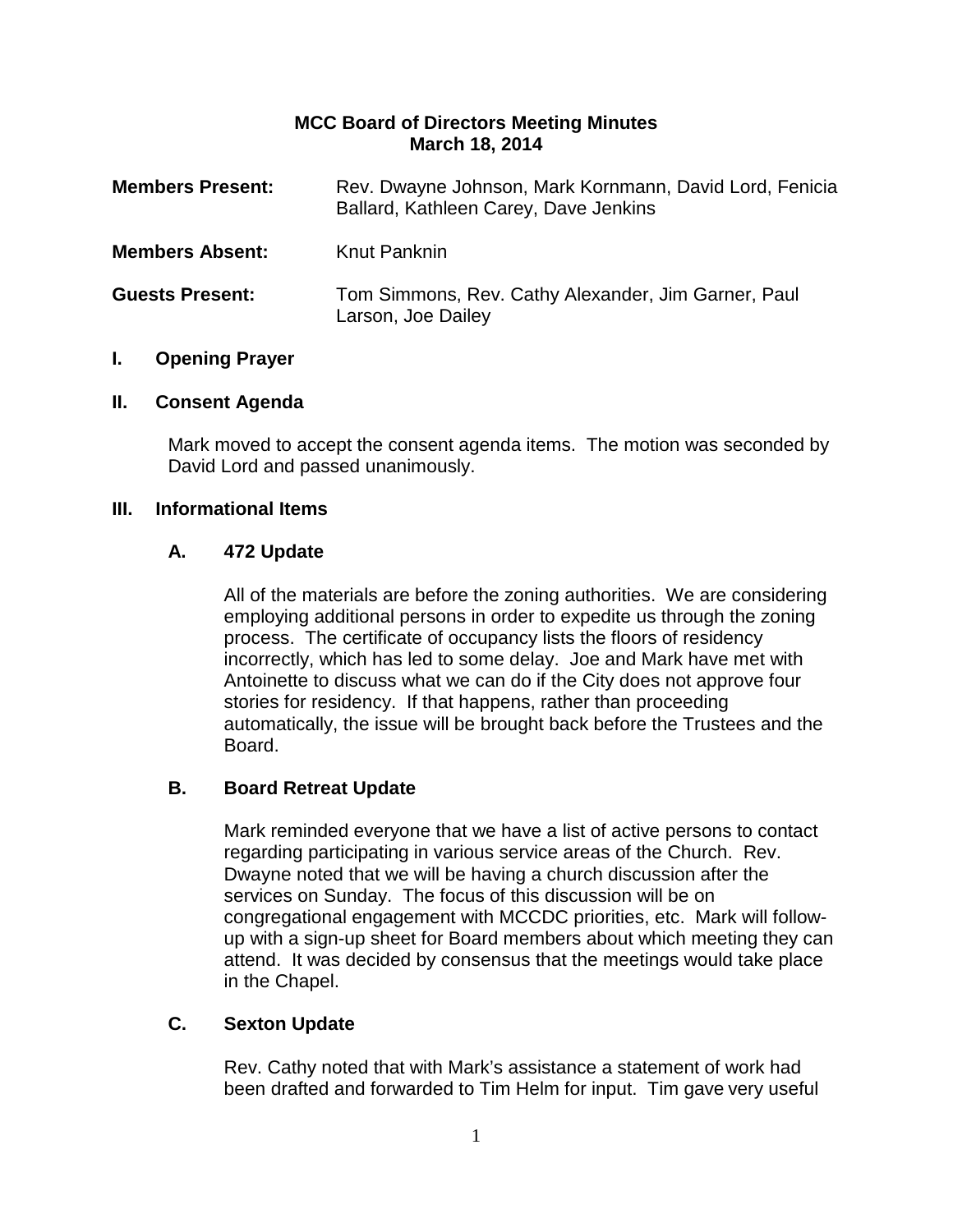information that is being used to redraft the statement of work. Rev. Cathy aims to have this completed this week and to return it to Tim for additional review. We are continuing to use Project Empowerment interns at the present time. This may lead to layering of duties between these interns and the Sexton. If anyone knows of anyone who might be a good candidate for this position, that information should be shared with Rev. Cathy. Mark commented that the layering approach will be helpful in getting certain maintenance and cleaning projects done on a rotating basis.

## **D. Capital Campaign Update**

Rev. Cathy, Rev. Dwayne and Mark have met twice with Carl Davis since the project was approved. The group met with the head of the DC Library Foundation and this is shaping up to create the first collaborative fundraising endeavor between these two entities. Both of these groups are challenged with confronting assumptions about the identity of libraries and churches. The D.C. libraries are working at trying to become cultural centers and reaching out to underserved populations. This mimics some of what MCCDC is trying to accomplish. We are working at coming up with specific action items that would intersect between the library and the Church. One potential area is HIV/AIDS. It is hopeful that this endeavor could lead to a cooperative model that could be taken nationwide. Another possibility is to hold one night of the Christmas concert at the MLK Library which would enable us to get out into the community and to access space that does not bear a rental cost. Other ideas would include having break-outs or book series at the different libraries. One of the big challenges is that we will need the congregation to engage in these activities. This group will continue meeting with Carl approximately two times a month.

#### **E. McCann Award**

Names are being solicited for this award which is given to individuals who embody servant-based qualities. This will be voted on at the next meeting. It is done in Executive Session to keep the name of the winner anonymous. Board members should come with names in mind.

#### **F. Pride Meeting**

Information is available in the packet distributed before the meeting and should be reviewed by Board members.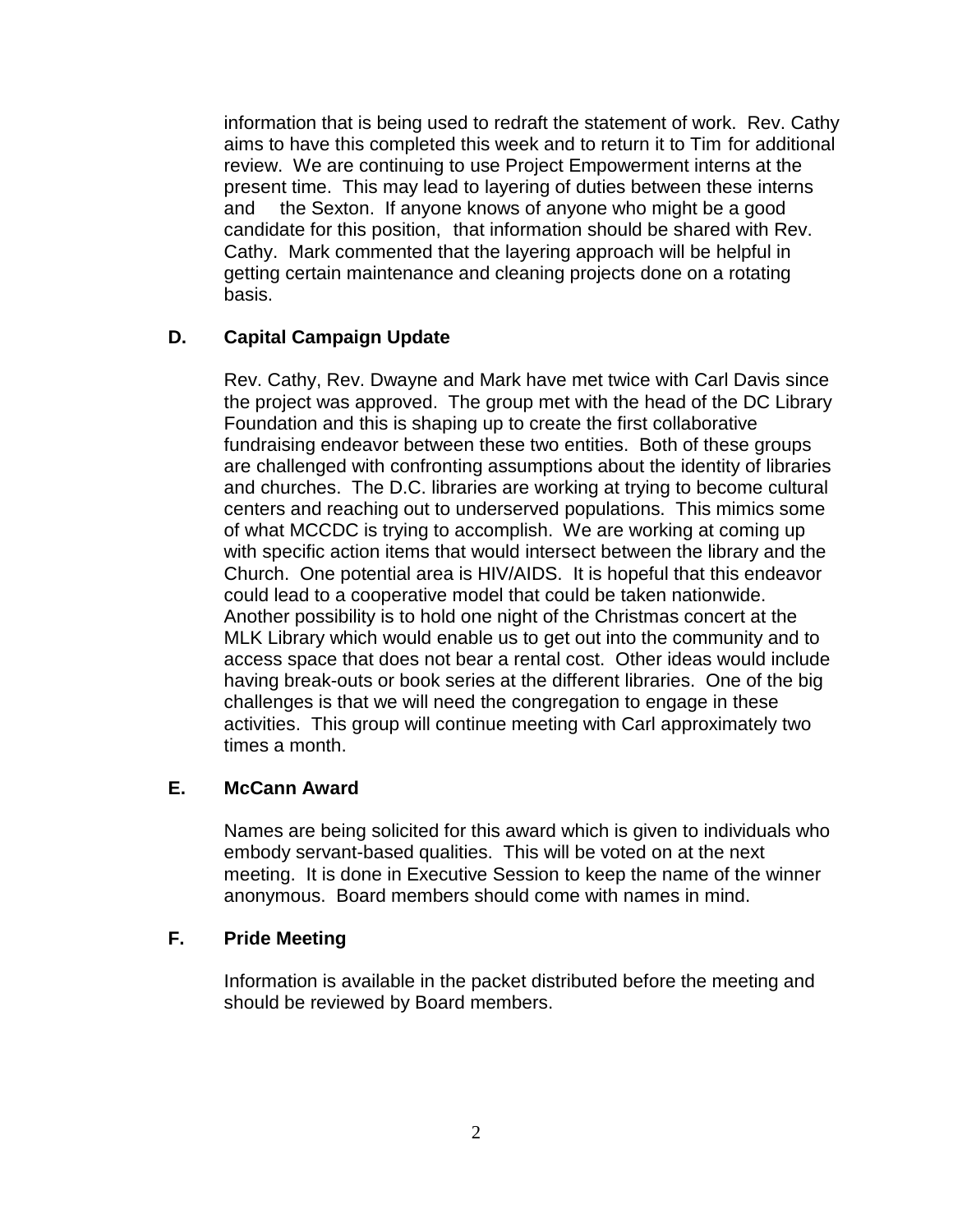### **G. Trustees Update**

Joe discussed the continuing progress with the 472 property (see above). A number of individuals are trying to assist this project in moving forward. The Trustees are working on a number of projects centered around improving the appearance of the building during Easter. The Trustees are working on getting the AED equipment (the defibrillator) put under a service contract. Two contractors are going to provide joint bids on the roofing and caulking. A clean-up is occurring this Saturday for inside the building. This will start at 8:00 a.m. There is a cleanup the following Saturday for the outside of the building. We will be placing an emphasis on identifying items that can be trashed, recycled or donated.

## **IV. Discussion/Voting Items**

#### **A. Global Justice Institute Offering**

Twice annually the denomination attempts to do a special offering to collect for a particular cause. This season's offering is again for the Global Justice Institute, which seeks to do LGBT advocacy and support work throughout the globe. The Institute is focusing on countries such as Uganda by working behind the scenes with indigenous activists. Our options for how we support this include doing a separate offering on Easter Sunday, giving money directly from the budget, etc. Mark suggested the idea of using Easter remembrances as a way of raising money without having to hold a separate offering.

David Lord moved that the Easter remembrances for this year be dedicated to the denomination's offering for the Global Justice Institute. Fenicia seconded the motion. The motion passed unanimously. Discussion ensued about how we do messaging around this. The Eblast and bulletin could both be used for these purposes.

#### **B. Audit**

Discussion ensued about the audit motion passed at the last congregational meeting. An ad will be put in the bulletin and Eblast seeking whether there is an auditor in the congregation who could volunteer. Kathleen and David Lord will talk to reach out to Wesley to see if they could identify whether there is another congregation with whom we could trade books. Some action needs to occur prior to the next meeting.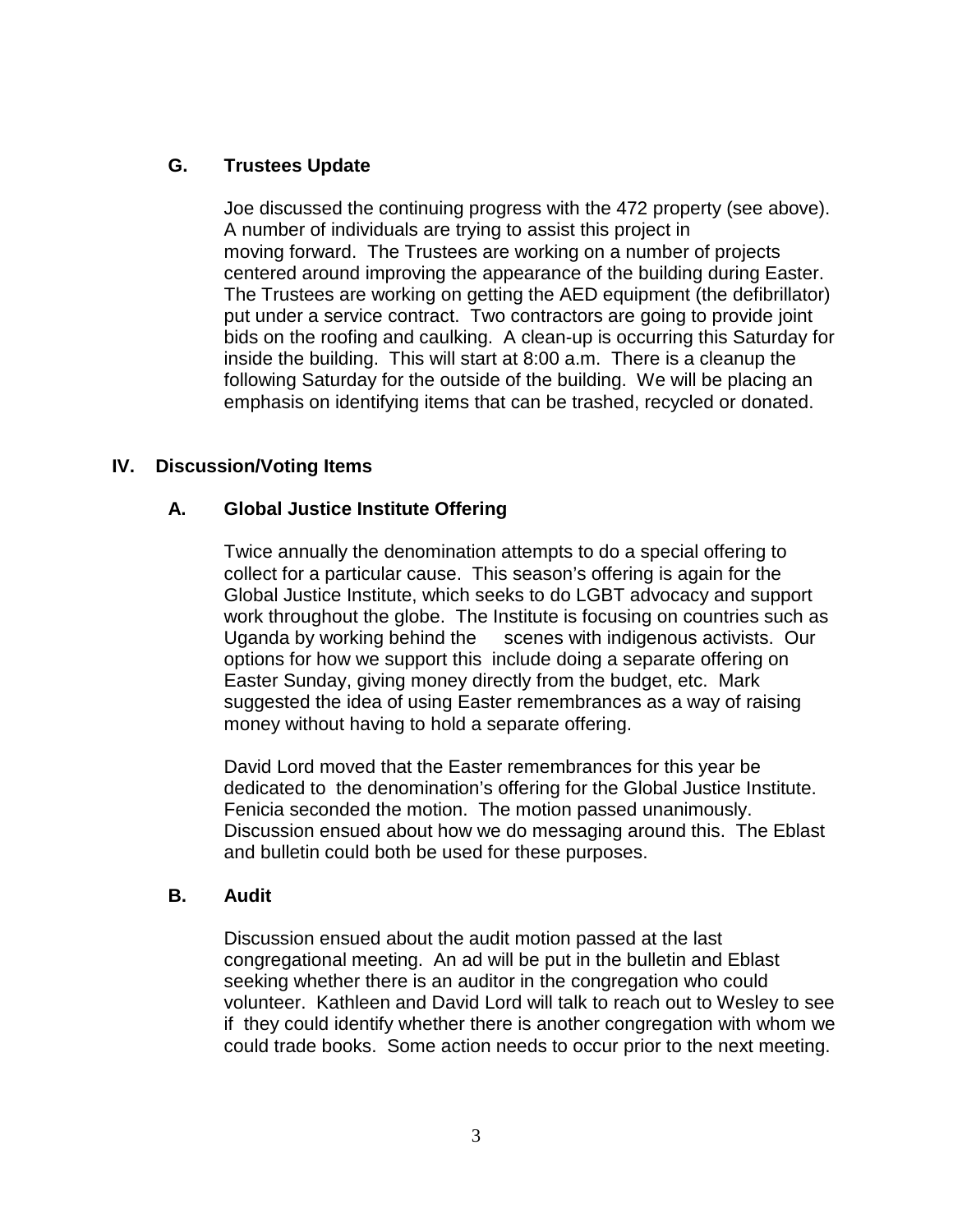### **C. Nominations Committee**

Mark moved that David Lord serve as Board liaison to the nominations committee and that he bring back to the Board names of individuals to serve on the committee. The motion was seconded by Kathleen and passed unanimously.

## **D. 472 Property Management Contract**

The 472 Working Group met with three different property management groups and solicited proposals. The Working Group is recommending adoption of the Crescent proposal. There is an 8% management fee associated with this, which was below other offers. There is also a leasing fee each time a new tenant is obtained. Most of the rental ranges provided by potential contractors were comparable to what was budgeted or expected at the time the 472 project was initiated. The contract would include listing the property, finding a tenant, managing the property, receiving rent, etc. Under the contract there is a steep discount if we bring potential renters to them and this should be actively pursued. The 472 working group was able to negotiate a number of terms to ensure that this bid is comparable in all regards to the other bids received. The management group will also deal with paperwork associated with nonpaying tenants. Each of the potential contractors were interviewed about their occupancy rate and whether there had been any lawsuits against them. Maintenance would be handled by us putting money in escrow and then setting a \$1,000 cap under which the property manager is authorized to obtain service (assuming the item is not under warranty). The property manager gets the item fixed and sends receipts. The Crescent proposal also has an online system for payment of rent, etc.

Mark moved to approve Crescent Property Management as the entity to manage the 472 property, as recommended by the 472 Working Group. The contract will be executed when a clean contract with the newly negotiated terms is available. Fenicia seconded the motion. The motion passed unanimously.

#### **V. Executive Session and Personnel**

Mark moved that the Board go into Executive session. The motion was seconded by Dave Jenkins. The motion passed unanimously.

Mark moved to exit the Executive Session. Kathleen Carey seconded. The motion was approved unanimously.